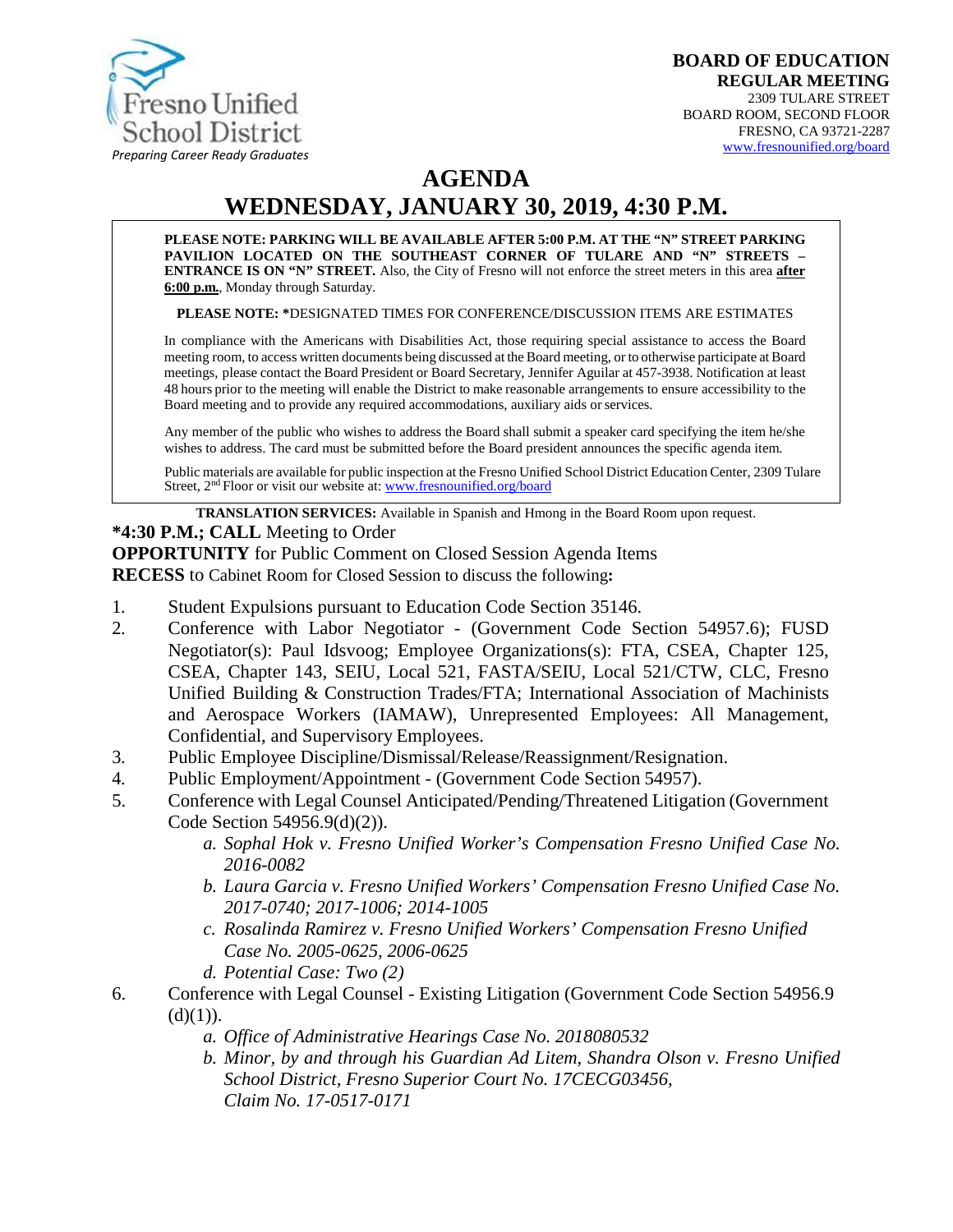# **6:30 P.M., RECONVENE** and report action taken during Closed Session, if any.

# **PLEDGE OF ALLEGIANCE**

Sylvia Molina, a parent that has had a positive impact at Fort Miller Middle School will lead the flag salute.

#### **HEAR Reports from Student Board Representatives**

An opportunity is provided to hear comments/reports from Student Board Representatives from Edison High School. Contact person: Kim Mecum, telephone 457-3731.

#### **HEAR Report from Superintendent**

#### **OPPORTUNITY for Public Comment on Consent Agenda Items**

**ALL CONSENT AGENDA** items are considered to be routine bythe Board of Education and will be enacted by one motion. There will be no separate discussion of items unless a Board member so requests, in which event, the item(s) will be considered following approval of the Consent Agenda.

# **A. CONSENT AGENDA**

#### **A-1, APPROVE Personnel List**

Included in the Board binders is the Personnel List, Appendix A, as submitted. The Superintendent recommends approval. Contact person: Paul Idsvoog, telephone 457-3548.

#### **A-2, ADOPT Findings of Fact and Recommendations of District Administrative Board**

The Board of Education received and considered the Findings of Fact and Recommendations of District Administrative Panels resulting from hearings on expulsion and readmittance cases conducted during the period since the January 16, 2019 Regular Board meeting. The Superintendent recommends adoption. Contact person: Kim Mecum, telephone 457-3731.

#### **A-3, APPROVE Minutes from Prior Meeting**

Included in the Board binders are the draft minutes for the December 12, 2018 Regular Meeting and January 9, 2019 Special Meeting. The Superintendent recommends approval. Contact person: Robert G. Nelson, telephone 457-3884.

#### **A-4, ADOPT Resolution Proclaiming the Month of February 2019 as African American History Month**

Included in the Board binders is a resolution proclaiming the month of February 2019 as African American History Month. All schools are encouraged to celebrate the contributions of African Americans throughout the month of February through the use of curricular materials and other school-related activities.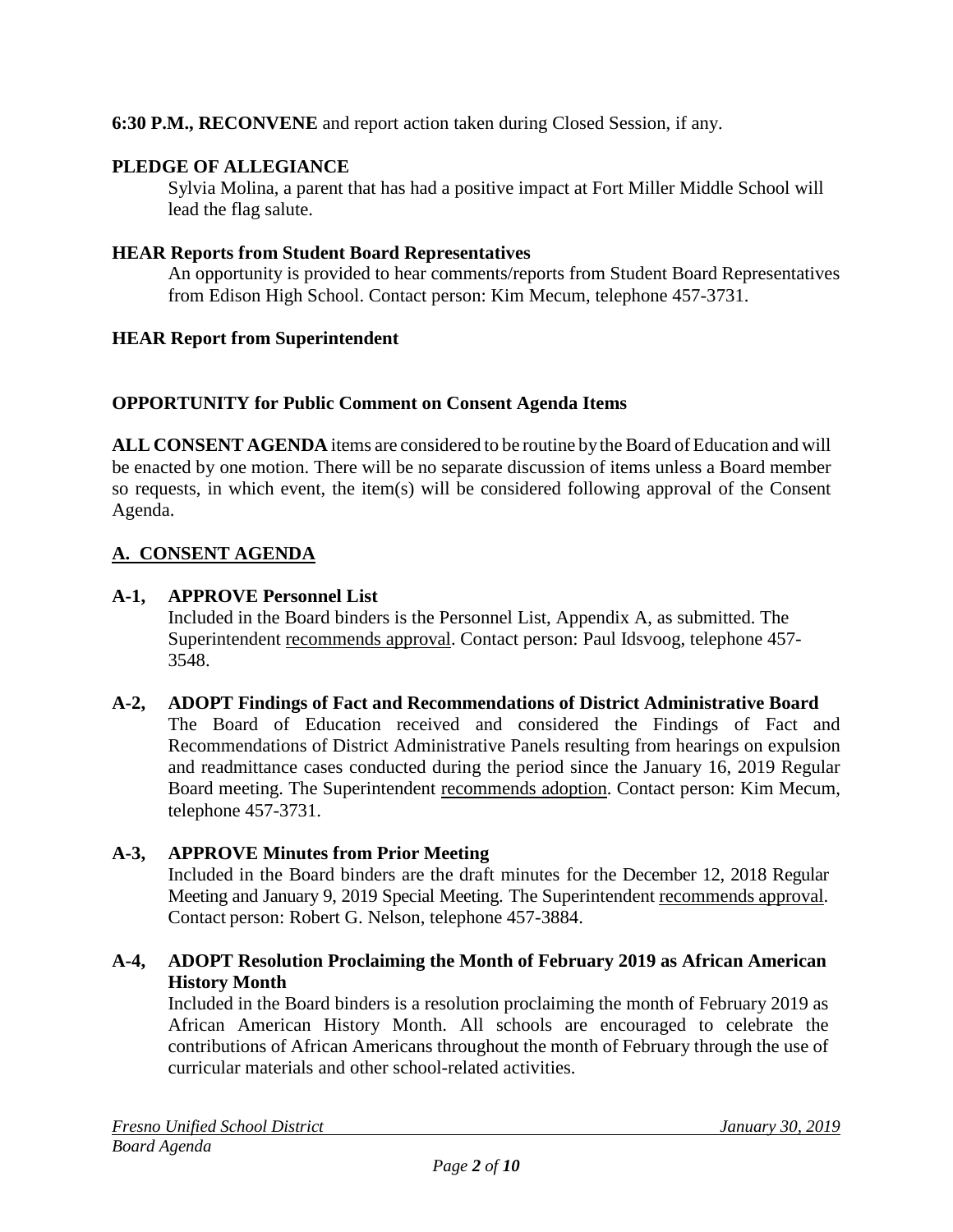The Superintendent recommends adoption. Fiscal impact: There is no fiscal impact to the district. Contact person: David Chavez, telephone 457-3566.

#### **A-5, ADOPT Healthy Air Living Standards Resolution**

It is recommended the Board adopt a Healthy Air Living Standards Resolution given that data suggests the Central Valley has some of the worst air quality in the nation. The youth in the Central Valley are most at-risk for developing chronic lung problems, such as asthma, and it is imperative we promote healthy air living standards. The draft resolution will available on, or before, January 25, 2019. The Superintendent recommends adoption. Fiscal impact: There is no fiscal impact to the district at this time. Contact person: David Chavez, telephone 457-3566.

# **A-6, ADOPT Resolution Proclaiming January 2019 as National Slavery and Human Trafficking Prevention Month**

It is recommended the Board adopt a Resolution Proclaiming January 2019 as National Slavery and Human Trafficking Prevention Month. National Slavery and Human Trafficking Prevention Month is proclaimed by the federal government, state government and many local governmental agencies. It aims at raising awareness on human trafficking and celebrate survivors. The draft resolution will available on, or before, January 25, 2019. The Superintendent recommends adoption. Fiscal impact: There is no fiscal impact to the district at this time. Contact person: David Chavez, telephone 457-3566.

# **A-7, ADOPT Resolution 18-08 to Establish Compatibility, Uniformity and Standardization of Specific Products and Equipment for Use Throughout the District**

Included in the Board binders and recommended for approval is Resolution 18-08, to establish consistency of maintenance, conformity of design and compatibility of existing systems in construction projects. By adopting the resolution, and pursuant to Public Contract Code  $3400(c)(2)$ , the Board finds that it is in the best interest of the district to standardize the products and equipment listed in Exhibit A-1 and Exhibit A-2 in order to match other products and equipment in use throughout the district. Standardization of products and equipment is an industry standard best practice and part of a larger initiative to create a District Design Guide to ensure district requirements are consistently and thoroughly communicated to architects/engineers. The Superintendent recommends adoption. Fiscal impact: Adopting the resolution results in no direct financial impact; pricing for products and equipment will be on a project-by-project basis. Contact person: Karin Temple, telephone 457-3134.

# **A-8, APPROVE Independent Contractor Services Agreements for Implementation of the Student Support and Academic Enrichment Grant**

Approval is requested for two Independent Contractor Services Agreements to provide professional development to increase access to the arts to student with disabilities across Fresno Unified.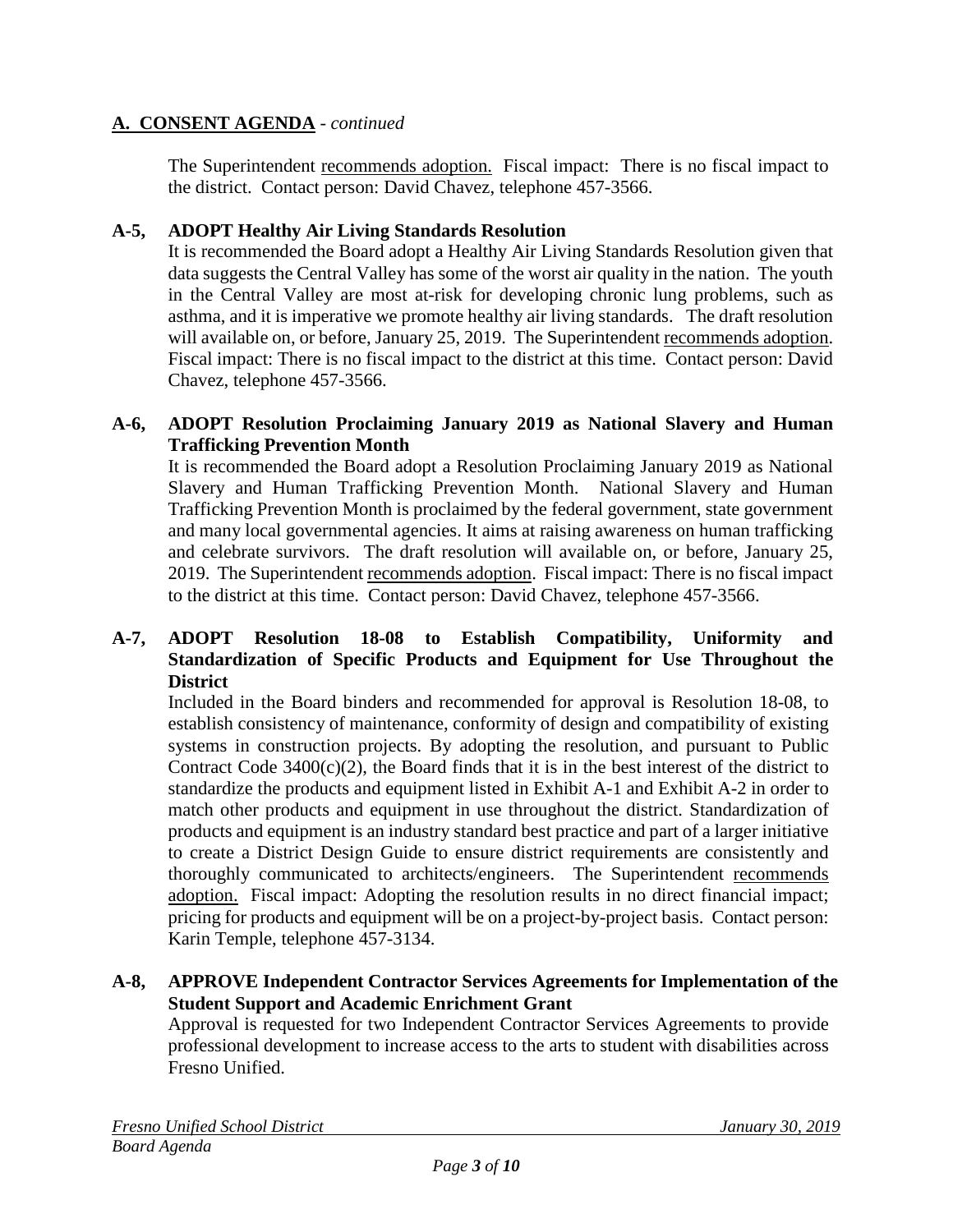The two agreements are with Fresno County Superintendent of Schools up to the amount of \$36,250 and MindPop up to the amount of \$63,000 for the grant period ending September 2019. The Superintendent recommends approval. Fiscal impact: Sufficient funds are available through the SSAE, Category A grant. Contact person: Kim Mecum, telephone 457-3731.

**A-9, APPROVE Omnibus Amendments to Energy Services Agreements – Special Conditions with FFP BTM Solar, LLC (ForeFront Power) for Development of Solar Energy Projects at Comprehensive High Schools, Brawley Service Center, and Nutrition Center**

It is recommended the Board approve Omnibus Amendments to the existing Energy Services Agreements with ForeFront Power to reflect updated analysis that increases the financial benefit to the district. The projects include parking lot solar shade structures, LED lighting, battery storage units, and electric vehicle charging stations. Approval of the Omnibus Amendments will: (1) clarify that each school's solar system and battery storage system are a single system allowing ForeFront Power's investors to capture the full value of the federal incentives; and (2) based on updated analysis, provide smaller battery storage units to optimize savings to the district. Solar energy production is not affected. Based on the updated analysis, it is estimated the systems will result in \$29.5 million in avoided utility costs to the district over the 20-year term of the agreements. The Superintendent recommends approval. Fiscal impact: Utility cost avoidance to the district is estimated at \$29.5 million over the 20-year period of the Energy Services Agreements. Contact person: Karin Temple, telephone 457-3134.

# **A-10, APPROVE Award of Bid 19-14, Wishon Elementary School Boiler and Chiller Replacement**

Included in the Board binders is information on Bid 19-14, to replace the boiler and chiller at Wishon Elementary School. Based on evaluation of greatest need, the equipment requires replacement to improve energy efficiency and cooling and heating capacity, as well as to meet San Joaquin Valley Air Pollution District regulations.

Staff recommends award to the lowest responsive, responsible bidder:

New England Sheet Metal and Mechanical Co. (Fresno, California) \$279,995

The Superintendent recommends approval. Fiscal impact: \$279,995 is available in the Measure X Fund. Contact person: Karin Temple, telephone 457-3134.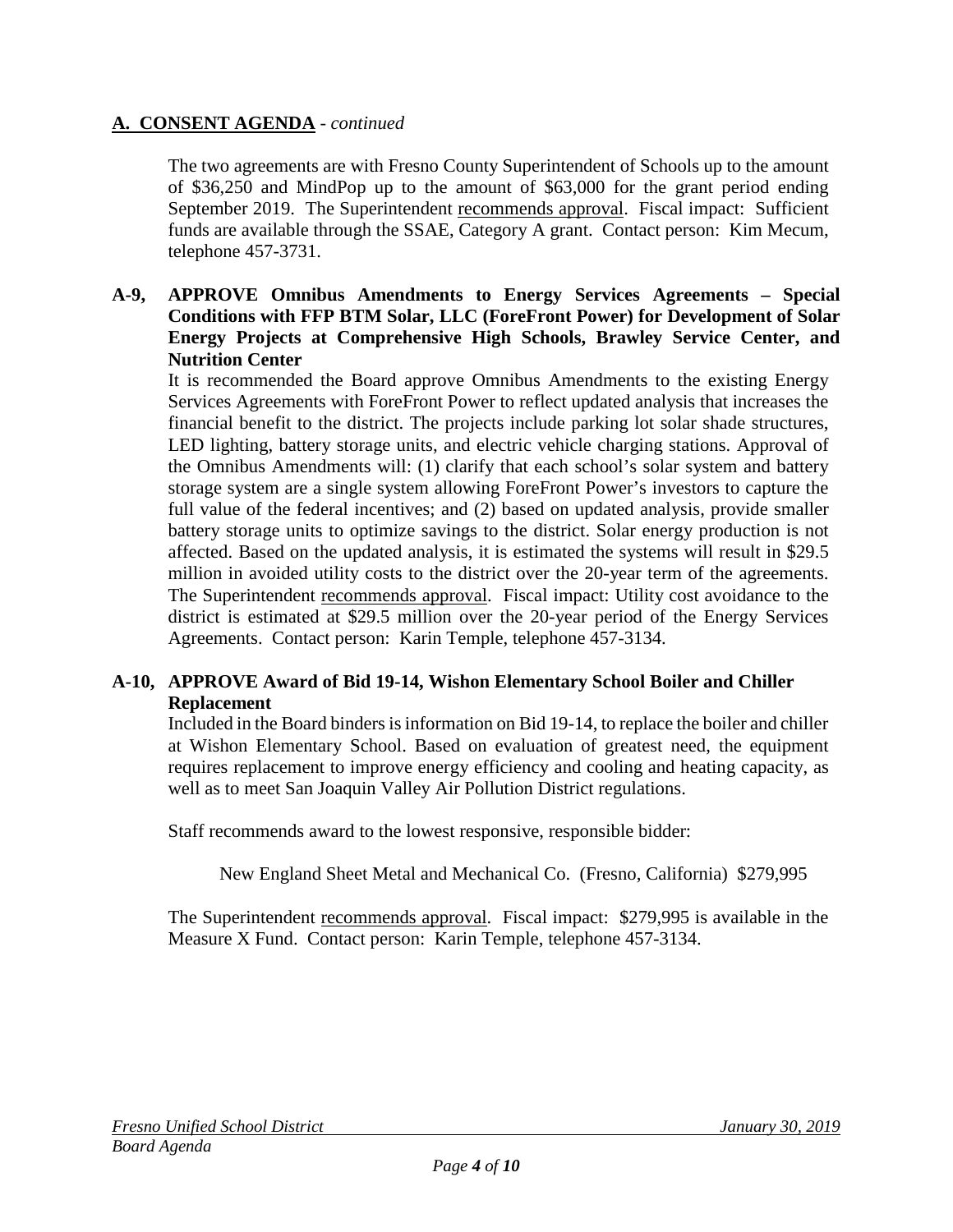#### **A-11, APPROVE Award of Bid 19-17 Phase 2A, Installation of District Video Security System at Elementary Schools: Balderas, Birney, Burroughs, Jackson, Malloch, Sunset, Thomas and Wilson**

Included in the Board Binders is information on Bid 19-17 Phase 2A, to provide high definition video security systems at eight elementary schools: Balderas, Birney, Burroughs, Jackson, Malloch, Sunset, Thomas and Wilson. The project includes installing low voltage wiring and electrical power connections, and mounting district supplied video security equipment. This is the third of eight phases of the project to provide security systems to all elementary schools. The remaining phases are planned to be completed by the start of school in August 2019. The Board prioritized safety and security projects for Measure X funding.

Staff recommends award to the lowest responsive, responsible bidder:

Sections 1 & 2: Viking Enterprises (Fresno, California) \$358,500

The Superintendent recommends approval. Fiscal impact: \$358,500 is available in the Measure X Fund. Contact person: Karin Temple, telephone 457-3134.

# **A-12, APPROVE Use of Individual Piggyback Contract in 2018/19 for Purchase of a Grant-funded Mobile Medical Unit**

Included in the Board binders is a piggyback contract recommended to be approved by the Board for utilization during 2018/19 for purchase of a mobile medical unit to provide health services throughout the district. Grant funding was recently awarded to the district for purchase of the vehicle to replace the existing unit which is 15+ years old. Services provided include physical examinations, immunizations, vision and hearing screening, health education, and insurance enrollment. Piggybacking is authorized under Public Contract Code 20118 and is a best practice that takes advantage of competitive pricing from a contract formally bid by another public agency. The Superintendent recommends approval. Fiscal impact: Funds of \$506,068 are available through a grant funded by the U.S. Department of Education via the California Department of Education. Contact person: Karin Temple, telephone 457-3134.

# **A-13, APPROVE Budget Revision No. 3 for Fiscal Year 2018/19**

Included in the Board binders is Budget Revision No. 3 for fiscal year 2018/19. Periodic updates to the district's budget are presented to the Board of Education for approval. Budget Revision No. 3 includes adjustment for updated information and necessary adjustments to support the acceptance of various grant awards. The Superintendent recommends approval. Fiscal impact: As a result, the Unrestricted General Fund Reserve for Economic Uncertainties is estimated at approximately \$87.4 million or 8.47% at June 30, 2019. Contact person: Ruth F. Quinto, telephone 457-6226.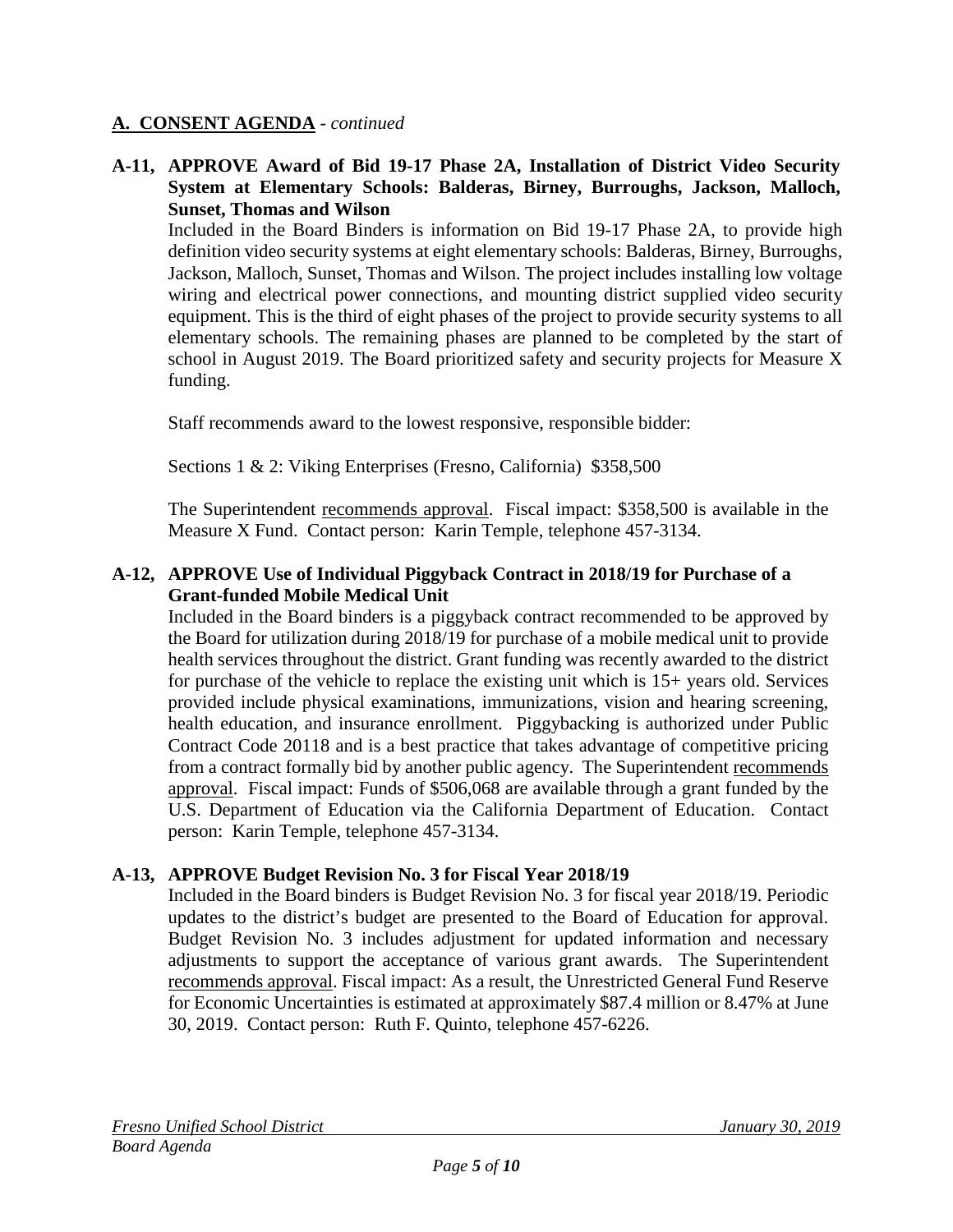# **A-14, APPROVE Provisional Internship Permits**

Included in the Board binders are Provisional Internship Permit (PIP) recommendations to rehire or hire upon Board approval. The Superintendent recommends approval. Fiscal impact: There is no fiscal impact to the district at this time. Contact person: Paul Idsvoog, telephone 457-3548.

#### **A-15, APPROVE Revised Job Descriptions for Paraeducator-Community Based, Paraeducator-Autism and Paraeducator-Social Emotional Intervention, Designation as Classified, Non-Exempt**

Included in the Board binders are revised job descriptions which reflect the change in areas of "Education and Experience" as well as "License and Requirements" which are consistent with current duties and expectations for Paraeducator-Community Based, Paraeducator-Autism and Paraeducator-Social Emotional Intervention. The Paraeducator-Community Based position is designated Classified, non-exempt and is placed on G-28 of the Classified Salary Schedule. The Paraeducator-Autism and Paraeducator-Social Emotional Intervention positions are designated Classified, nonexempt and are placed on G-30 of the Classified Salary Schedule. The Superintendent recommends approval. Fiscal impact: There is no fiscal impact to the district at this time. Contact person: Paul Idsvoog, telephone 457-3548.

# **A-16, DENY Claim #GL18-1130-2194**

Included in the Board binders is a Claim for Damages by Kevin T. Xiong, case #GL18- 1130-2194. The Superintendent recommends that the Claim be denied, and the matter referred to the district's Executive Director of Benefits and Risk Management for further handling. Fiscal impact: There is no fiscal impact to the district at this time. Contact person: Ruth F. Quinto, telephone 457-6226.

#### **A-17, RATIFY Renewal Agreement with Kaiser Permanente**

Included in the Board binders is a renewal agreement with Kaiser Permanente to provide medical services on behalf of benefit eligible employees and retirees. The district has offered medical benefit coverage through Kaiser Permanente since April 1, 2012. Kaiser is one of two different medical networks under which district employees and retirees access medical care, the other network being Anthem Blue Cross. The Superintendent recommends ratification. Fiscal impact: The increased cost of \$406,200 is available in the district's Health Internal Service Fund as is the total cost of \$9.3 million. Contact person: Ruth F. Quinto, telephone 457-6226.

#### **A-18, RATIFY Renewal Agreement with United Healthcare**

Included in the Board binders is a renewal agreement with United Healthcare to provide fully-insured Health Maintenance Organization (HMO) dental services on behalf of benefit eligible employees and retirees. The district has offered dental benefit coverage through United Healthcare since March 2007 when United Healthcare acquired Pacific Union Dental.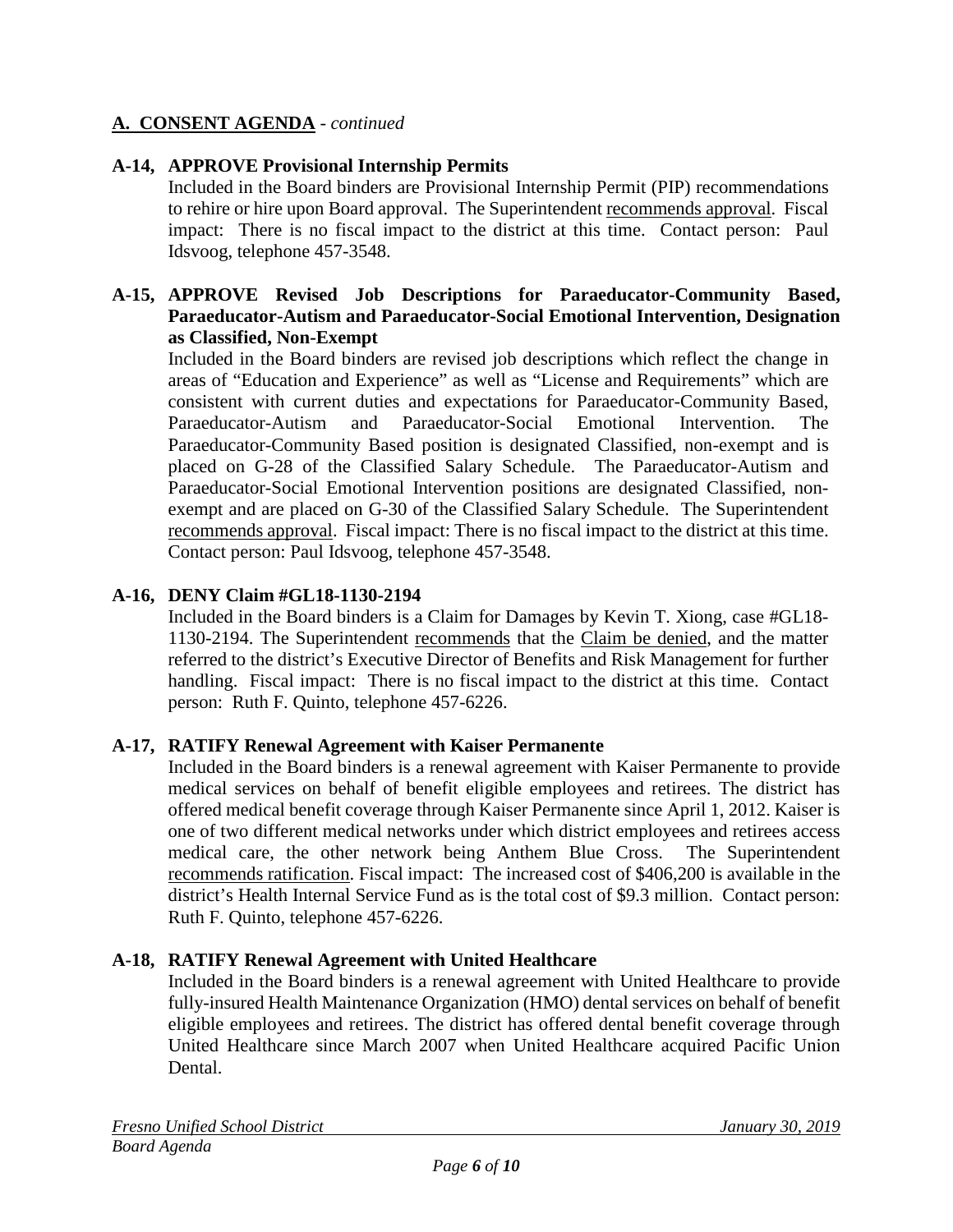The Superintendent recommends ratification. Fiscal impact: The cost of \$637,000 is available in the district's Health Internal Service Fund. Contact person: Ruth F. Quinto, telephone 457-6226.

#### **A-19, RATIFY Change Orders for the Projects Listed Below**

Included in the Board binders is information on Change Orders for the following projects:

Bid 18-02, Adult Transition Program (ATP) Modernization Project Change Order 7: \$19,612

Bid 18-09, Construction of New Classroom Buildings and Modernization of Administration Building for Slater Elementary School Change Order 6: \$171,725

Bid 18-39, Fresno High School Gymnasium HVAC Improvements Change Order 1: \$5,113

The Superintendent recommends ratification. Fiscal impact: \$191,337 for Bids 18-02 and 19-09 is available in the Measure Q Fund; \$5,113 for Bid 18-39 is available in the Measure X Fund. Contact person: Karin Temple, telephone 457-3134.

#### **A-20, RATIFY the Filing of Notices of Completion**

Included in the Board binders are Notices of Completion for the following projects, which have been completed according to plans and specifications.

Bid 17-14, Fresno High School Royce Hall Acoustical Improvements and Remodel

Bid 18-17 Sections A, B, D, E, Installation of Exterior Lighting Upgrades at Various **Schools** 

Bid 18-24, Sections B, C, Water Conservation and Irrigation Improvements at Various **Sites** 

Bid 18-28, Fremont Elementary School and Edison Computech Middle School Multipurpose Rooms HVAC Improvements

Bid 18-31, Storey and Viking Elementary Schools, and Tioga Middle School, Boilers and Chiller Replacement

Bid 18-38, Section A, Addicott and Vang Pao Elementary Schools' Portable Classroom Relocation and Infrastructure

The Superintendent recommends ratification. Fiscal impact: Retention funds are released in accordance with contract terms and California statutes. Contact person: Karin Temple, telephone 457-3134.

#### **END OF CONSENT AGENDA (ROLL CALL VOTE)**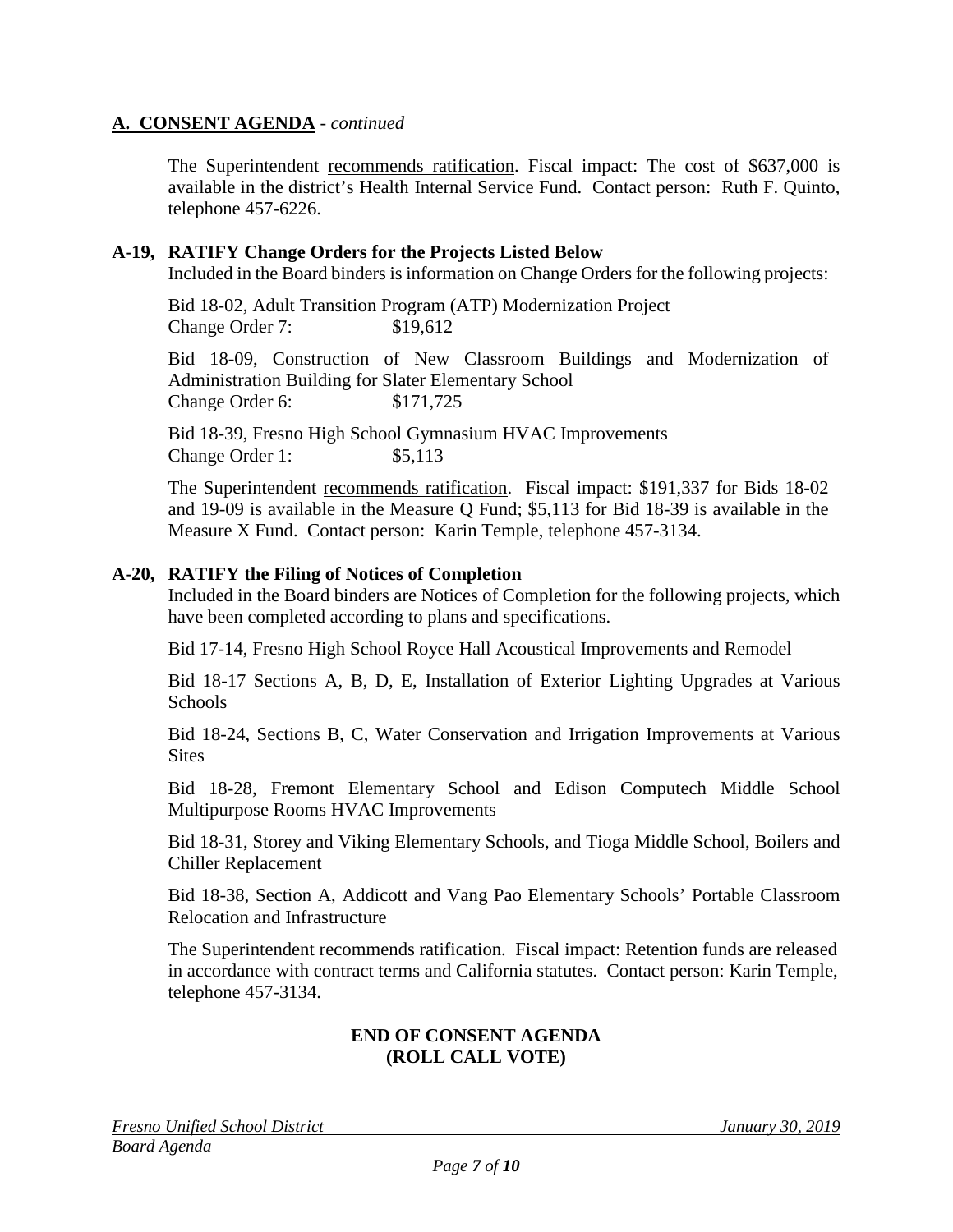# **UNSCHEDULED ORAL COMMUNICATIONS**

Individuals who wish to address the Board on topics within the Board's subject matter jurisdiction, but **not** listed on this agenda may do so at this time. If you wish to address the Board on a specific item that is listed on the agenda, you should do so when that specific item is called.

While all time limitations are at the discretion of the Board President, generally members of the public will be limited to a maximum of three (3) minutes per speaker for a total of thirty (30) minutes of public comment as designated on this agenda. Any individual who has not had an opportunity to address the Board during this initial thirty (30) minute period may do so at the end of the meeting after the Board has addressed all remaining items on this agenda. Without taking action and only as expressly permitted by Board Bylaw 9323, Board members may ask questions, make brief announcements, or provide a brief response to statements presented by the public about topics raised in unscheduled oral communications. Board members must be recognized by the President in order to speak and will generally be limited to no more than one (1) minute each for this purpose. The Board President shall have the discretion to further limit Board members' opportunity to speak on topics raised in unscheduled oral communications to ensure the orderly and efficient conduct of District business. Members of the public with questions on school district issues may submit them in writing. The Board will automatically refer to the Superintendent any formal requests that are brought before them at this time. The appropriate staff member will furnish answers to questions.

# **B. CONFERENCE/DISCUSSION AGENDA**

# **7:30 P.M.**

**B-21, PRESENT and DISCUSS the Fall 2018 California Dashboard Results and the Publication of the School Accountability Report Card**

Included in the Board binders is a presentation on the California Dashboard and School Accountability Report Card (SARC). This presentation will provide updated Fall 2018 California Dashboard results as well as an overview of the state's accountability model for districts and school sites. The California Dashboard state indicators include:

- English Language Arts and Mathematic Indicator
- English Learner Progress Indicator
- Chronic Absenteeism Indicator
- Suspension Rate Indicator
- Graduation Rate Indicator
- College and Career Indicator

Additionally, an overview of the School Accountability Report Cards that will be published February 1, 2019 will be provided. Fiscal impact: There is no fiscal impact to the district. Contact person: Lindsay Sanders, 457-3471.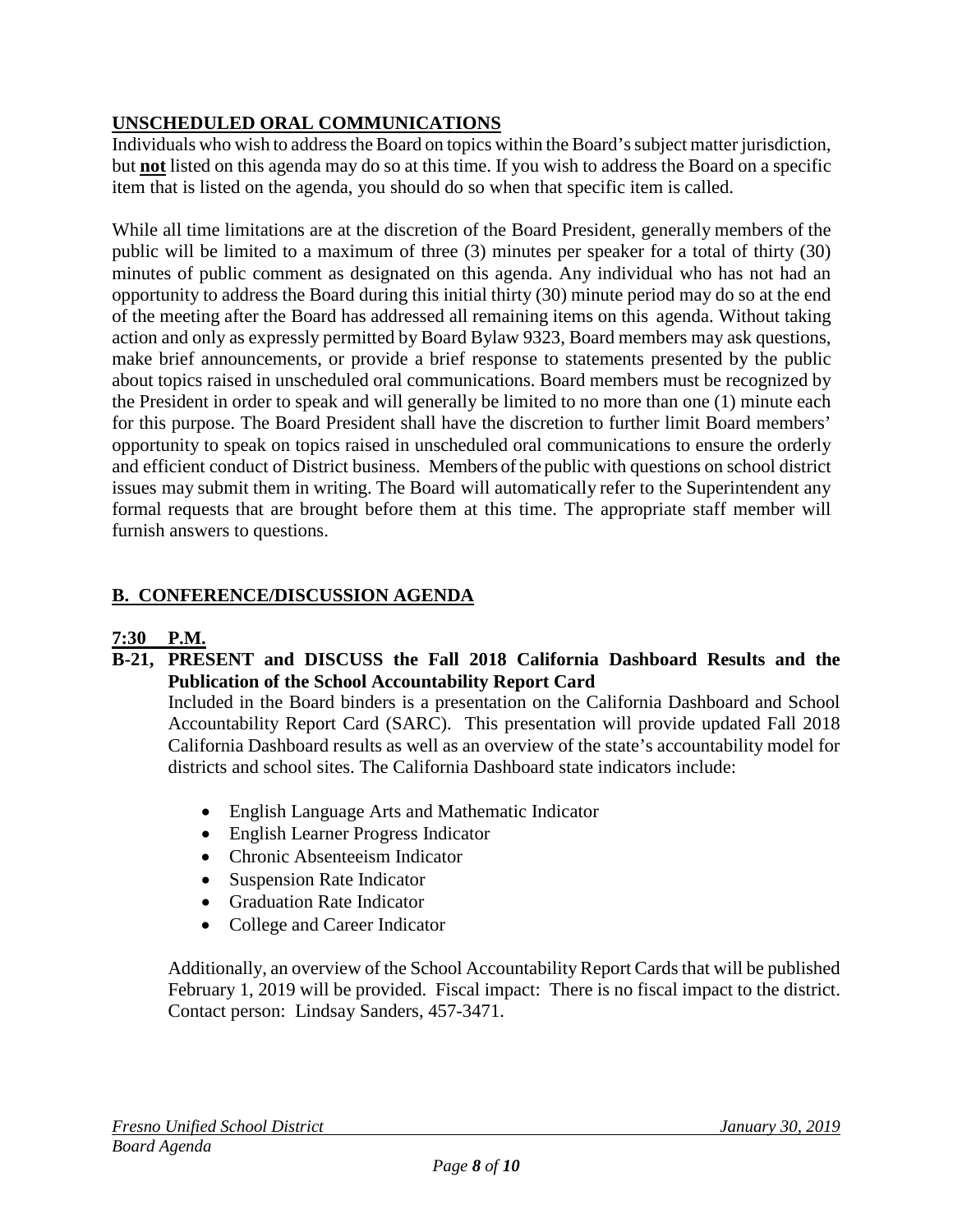# **B. CONFERENCE/DISCUSSION AGENDA** - *continued*

# **7:50 P.M.**

# **B-22, PRESENT and DISCUSS the 2019/20 Strategic Budget Development**

At the January 16, 2019, Board of Education meeting the 2019/20 Governor's Proposed Budget and the District's preliminary strategic budget development was discussed. On January 30, 2019, staff and the Board will continue budget development discussions. Fiscal impact: Not available at this time. Contact person: Ruth F. Quinto, telephone 457- 6226.

# **8:30 P.M.**

# **B-23, PRESENT and DISCUSS Master Plan for English Learner Success: Implementation Update**

Staff will present an update about Master Plan actions being implemented in four areas: 1) Employment and development of experts in English language development and bilingual education; 2) Advancement of quality teaching for English learner students; 3) Establishment of structures and systems to support student and parent aspirations and goals; and 4) Realignment of instructional program options, policies, structures, and systems for English learner students.

# **C. RECEIVE INFORMATION & REPORTS**

- **C-24, RECEIVE the Fresno Teachers Association – Trades Professionals Initial Proposal to Fresno Unified School District for the 2019-2022 Successor Agreement** Receive the Fresno Teachers Association - Trades Professionals initial proposal to Fresno Unified School District for the 2019-2022 Successor Agreement. In accordance with Government Code 3547, all initial proposals of the exclusive representative shall be presented at a public meeting of the public school employer, and thereafter shall be public record. Fiscal impact: There is no fiscal impact to the district at this time. Contact person: Paul Idsvoog, telephone 457-3548.
- **C-25, RECEIVE the Fresno Unified School District Initial Proposal to Fresno Teachers Association–Trades Professionals for the 2019-2022 Successor Agreement**

Receive the Fresno Unified School District initial proposal to Fresno Teachers Association - Trades Professionals for the 2019-2022 Successor Agreement. In accordance with Government Code 3547, all initial proposals of the public school employers shall be presented at a public meeting of the public school employer, and thereafter shall be public record. Fiscal impact: There is no fiscal impact to the district at this time. Contact person: Paul Idsvoog, telephone 457-3548.